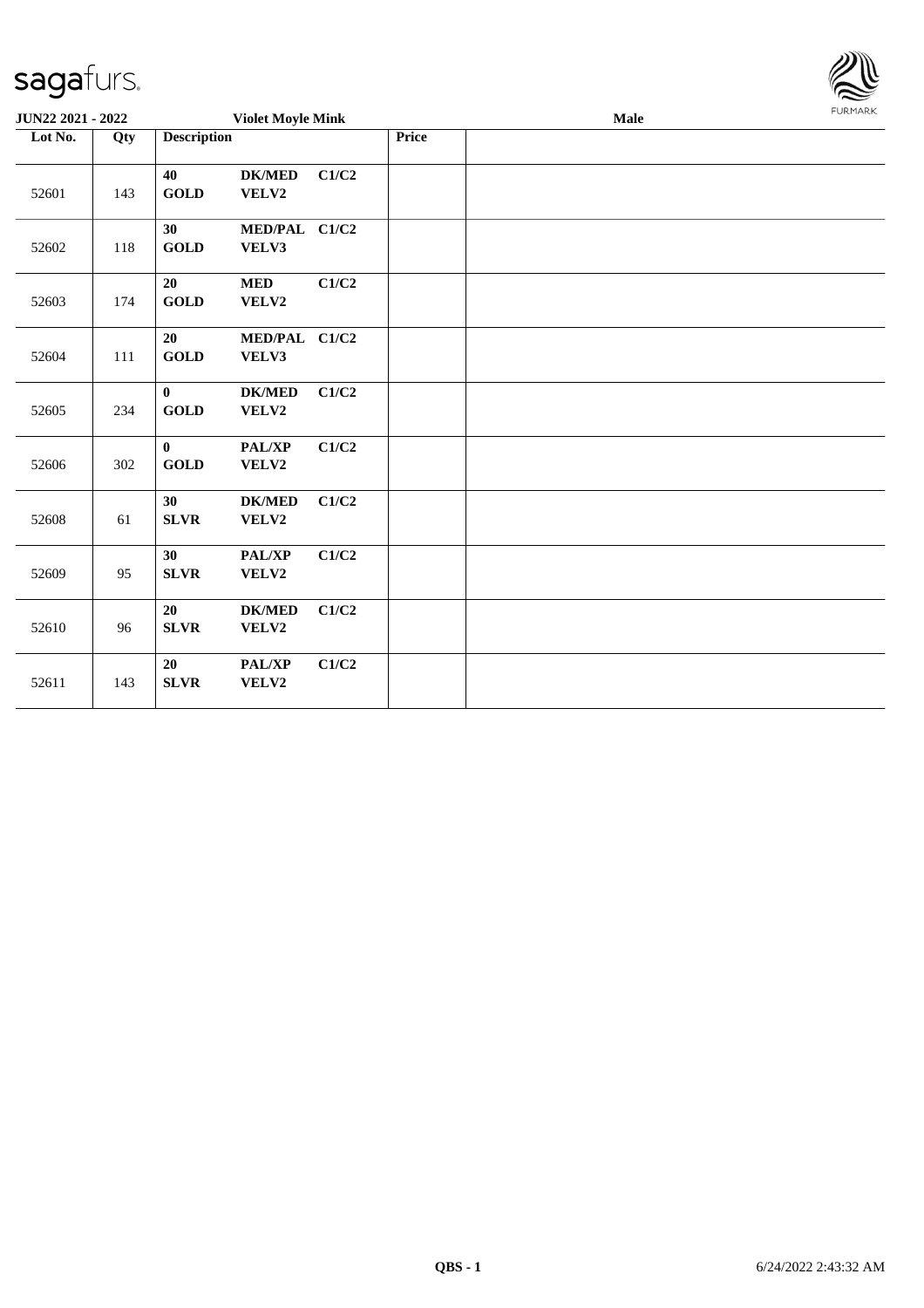

| <b>JUN22 2021 - 2022</b> |     |                                | Violet Jefferson Fur Farm                      |                                  |       | Male | 1.91111111 |
|--------------------------|-----|--------------------------------|------------------------------------------------|----------------------------------|-------|------|------------|
| Lot No.                  | Qty | <b>Description</b>             |                                                |                                  | Price |      |            |
| 52621                    | 69  | 30<br><b>VSLA</b>              | <b>DK/MED</b><br><b>VELV1</b>                  | C1/C2                            |       |      |            |
| 52622                    | 61  | $20\,$<br><b>VSLA</b>          | $DK/MED$<br><b>VELV1</b>                       | C1/C2                            |       |      |            |
| 52623                    | 87  | $\bf{0}$<br><b>VSLA</b>        | $DK/MED$<br><b>VELV1</b>                       | C1/C2                            |       |      |            |
|                          |     |                                | <b>Violet Gessler Mink Ranch</b>               |                                  |       | Male |            |
| 52625                    | 106 | 30<br><b>VSLA</b>              | MED/PAL C1/C2<br>VELV2                         |                                  |       |      |            |
|                          |     |                                | <b>Violet Moyle Mink</b>                       |                                  |       | Male |            |
| 52627                    | 147 | 30<br><b>VSLA</b>              | $DK/MED$<br>VELV2                              | C1/C2                            |       |      |            |
| 52628                    | 163 | 30<br><b>VSLA</b>              | PAL/XP<br>VELV2                                | C1/C2                            |       |      |            |
| 52629                    | 236 | 20<br><b>VSLA</b>              | $DK/MED$<br>VELV2                              | C1/C2                            |       |      |            |
| 52630                    | 241 | 20<br><b>VSLA</b>              | PAL/XP<br>VELV2                                | C1/C2                            |       |      |            |
| 52631                    | 97  | $\bf{0}$<br><b>VSLA</b>        | <b>DK/MED</b><br>VELV2                         | C1/C2                            |       |      |            |
| 52632                    | 126 | $\bf{0}$<br><b>VSLA</b>        | PAL/XP<br>VELV2                                | C1/C2                            |       |      |            |
|                          |     |                                | <b>Violet Sundry owners</b><br><b>Breeders</b> |                                  |       | Male |            |
| 52634                    | 70  | 30<br>$\mathbf{BR}/\mathbf{G}$ | MED/PAL C1/C2<br>VELV2                         | WB1                              |       |      |            |
| 52635                    | 99  | 20<br>$\mathbf{BR}/\mathbf{G}$ | <b>MED/PAL</b><br>VELV2                        | C1/C2<br>WB1                     |       |      |            |
| 52636                    | 70  | $\bf{0}$<br>BR/S               | <b>MED/PAL</b><br>VELV2                        | C1/C2<br>$\mathbf{W}\mathbf{B2}$ |       |      |            |
| 52637                    | 57  | 30<br>$\mathbf{BR}/\mathbf{V}$ | <b>MED/PAL</b><br>VELV2                        | C1/C2<br>$\mathbf{W}\mathbf{B2}$ |       |      |            |
| 52638                    | 108 | 20<br>$\mathbf{BR}/\mathbf{V}$ | <b>MED/PAL</b><br>VELV2                        | C1/C2<br>$\mathbf{W}\mathbf{B2}$ |       |      |            |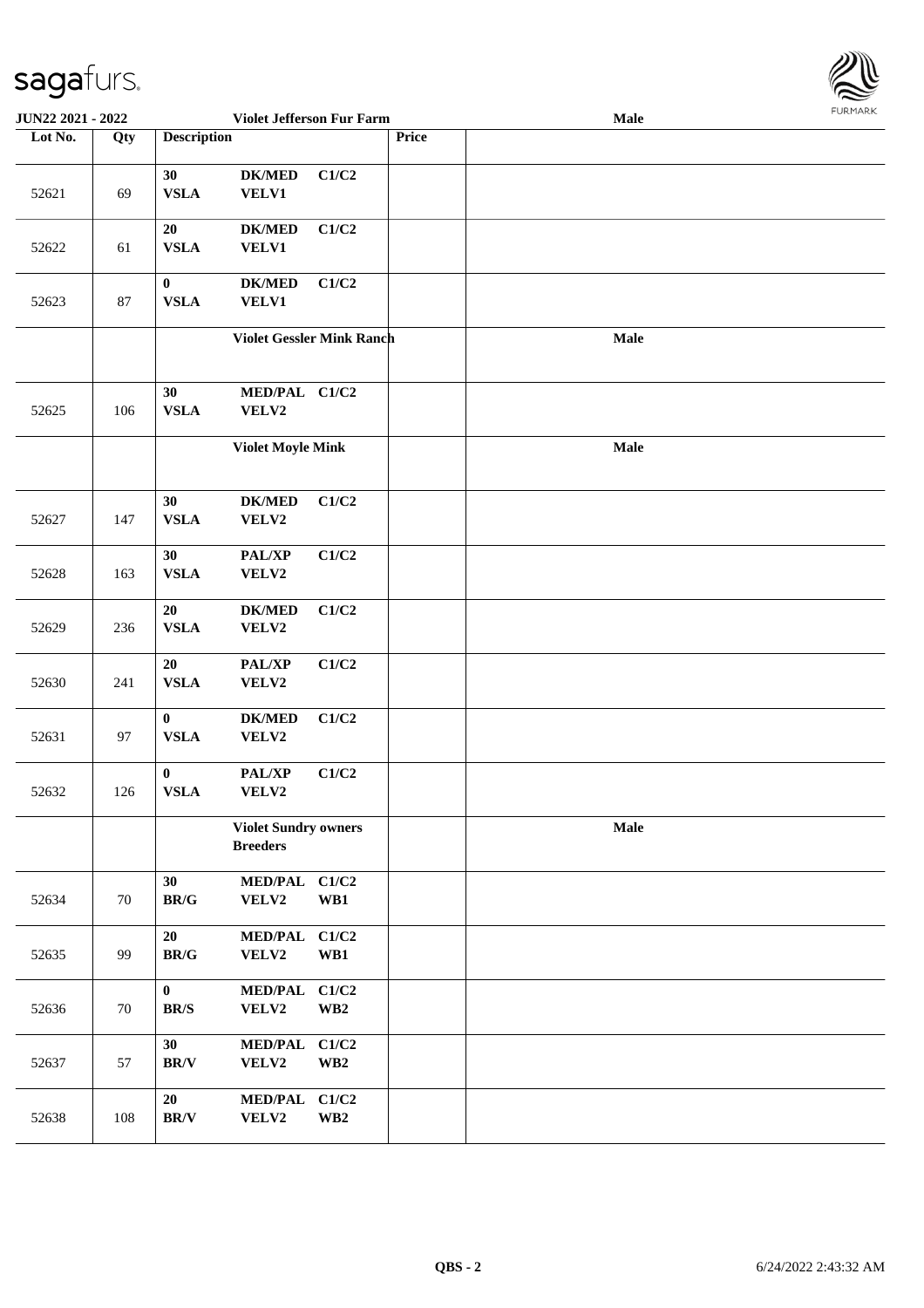

| <b>JUN22 2021 - 2022</b> |     |                                                   |                               | <b>Violet Jefferson Fur Farm</b> |       | <b>FURPIARR</b><br>Female |  |
|--------------------------|-----|---------------------------------------------------|-------------------------------|----------------------------------|-------|---------------------------|--|
| Lot No.                  | Qty | <b>Description</b>                                |                               |                                  | Price |                           |  |
| 62601                    | 168 | <b>PAL/XP</b><br>2<br><b>GOLD</b><br><b>VELV1</b> |                               | C1/C2                            |       |                           |  |
| 62602                    | 139 | 3<br><b>GOLD</b>                                  | <b>DK/MED</b><br><b>VELV1</b> | C1/C2                            |       |                           |  |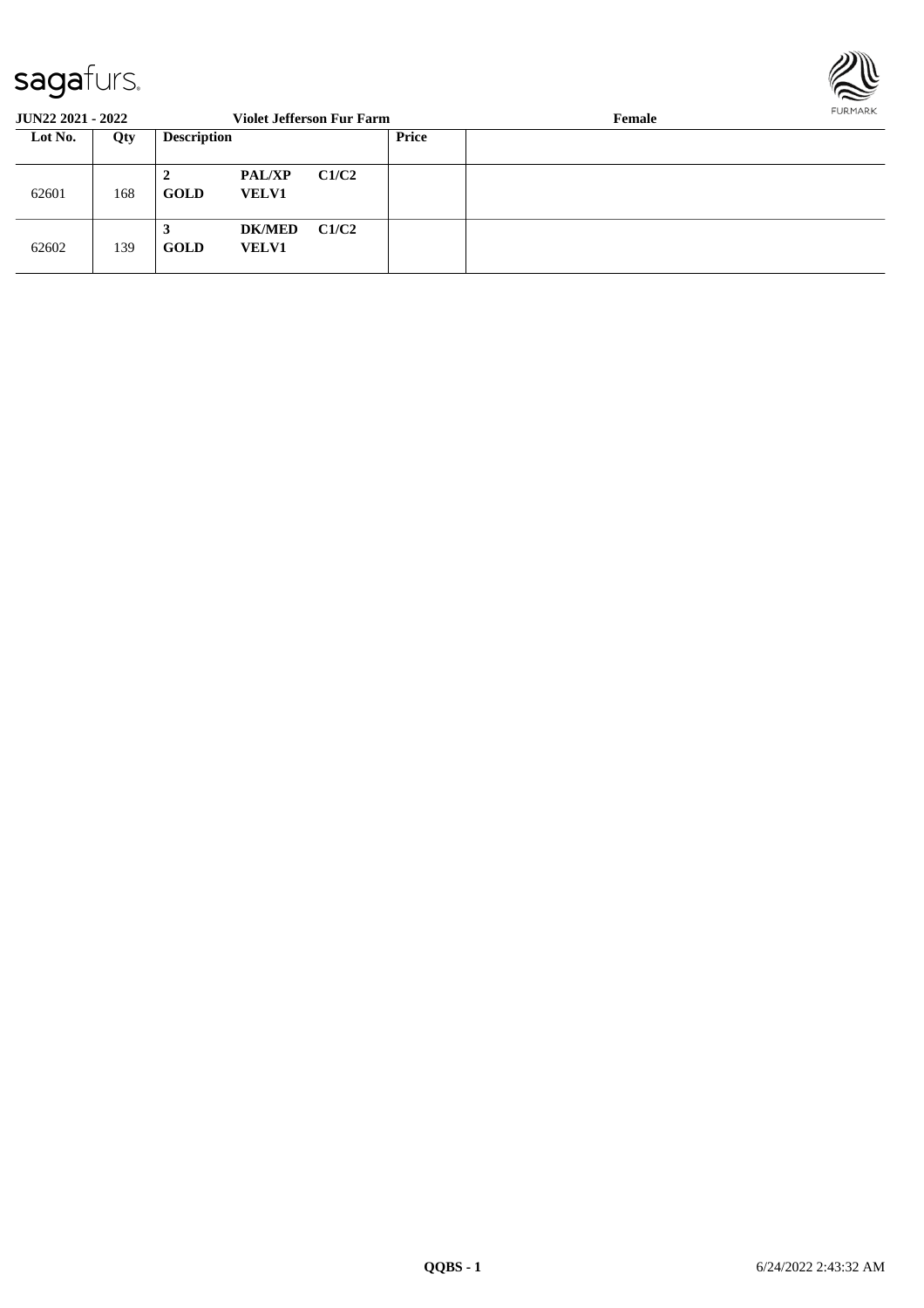

| <b>JUN22 2021 - 2022</b> |     |                               | <b>Violet Moyle Mink</b>      |       |              | Female | FURMARK |
|--------------------------|-----|-------------------------------|-------------------------------|-------|--------------|--------|---------|
| Lot No.                  | Qty | <b>Description</b>            |                               |       | <b>Price</b> |        |         |
| 62621                    | 57  | $\bf{0}$<br><b>GOLD</b>       | MED/PAL C1/C2<br><b>VELV3</b> |       |              |        |         |
| 62622                    | 103 | 1<br><b>GOLD</b>              | MED/PAL C1/C2<br><b>VELV3</b> |       |              |        |         |
| 62623                    | 53  | $\overline{2}$<br><b>GOLD</b> | MED/PAL C1/C2<br><b>VELV3</b> |       |              |        |         |
| 62624                    | 224 | 3<br><b>GOLD</b>              | <b>DK/MED</b><br><b>VELV2</b> | C1/C2 |              |        |         |
| 62625                    | 118 | $\mathbf{3}$<br><b>GOLD</b>   | <b>PAL/XP</b><br><b>VELV2</b> | C1/C2 |              |        |         |